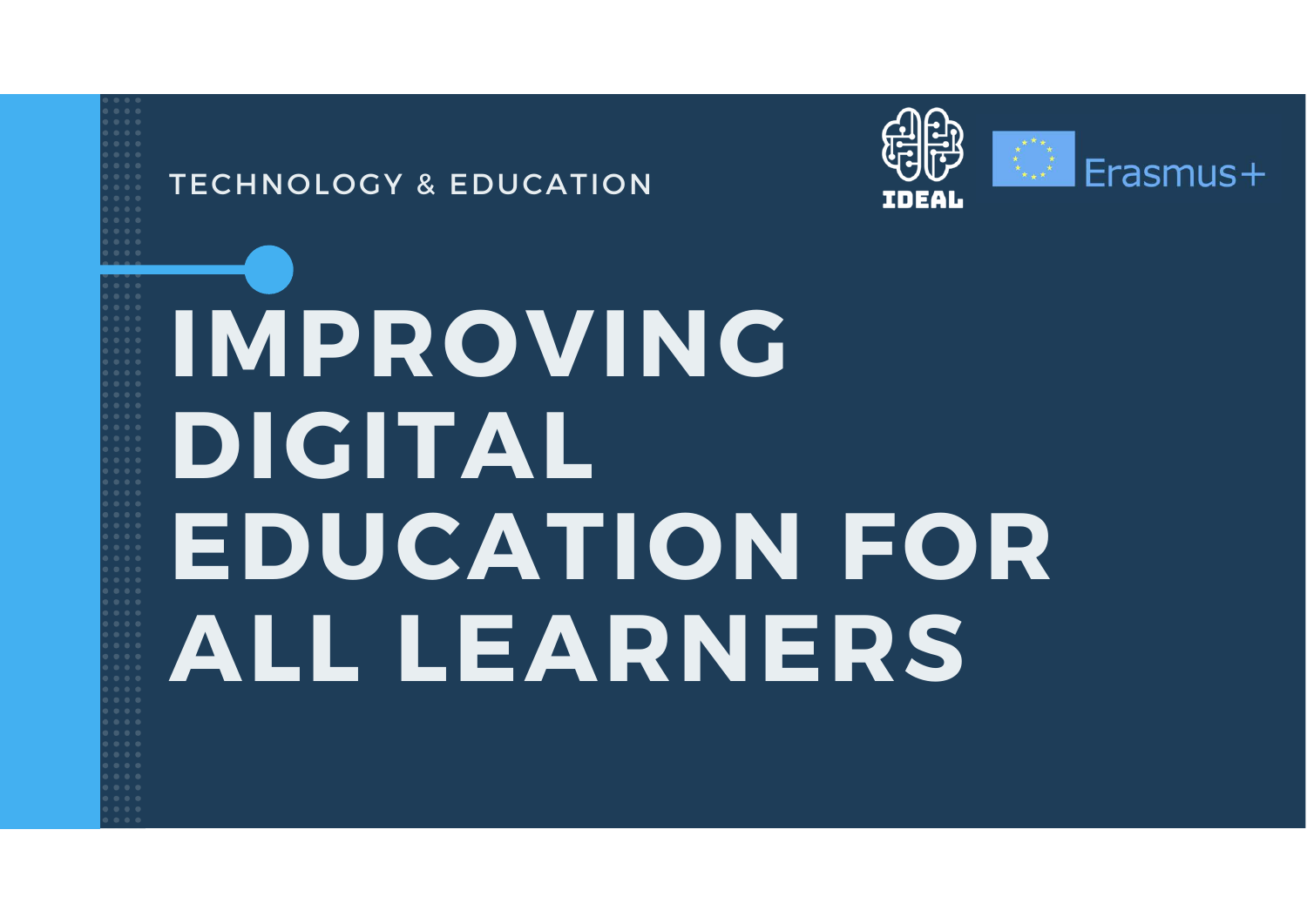## **Accessibility and inclusionin digital learning**

**Dr Stan Lester**

(UVAC, United Kingdom)

March 2022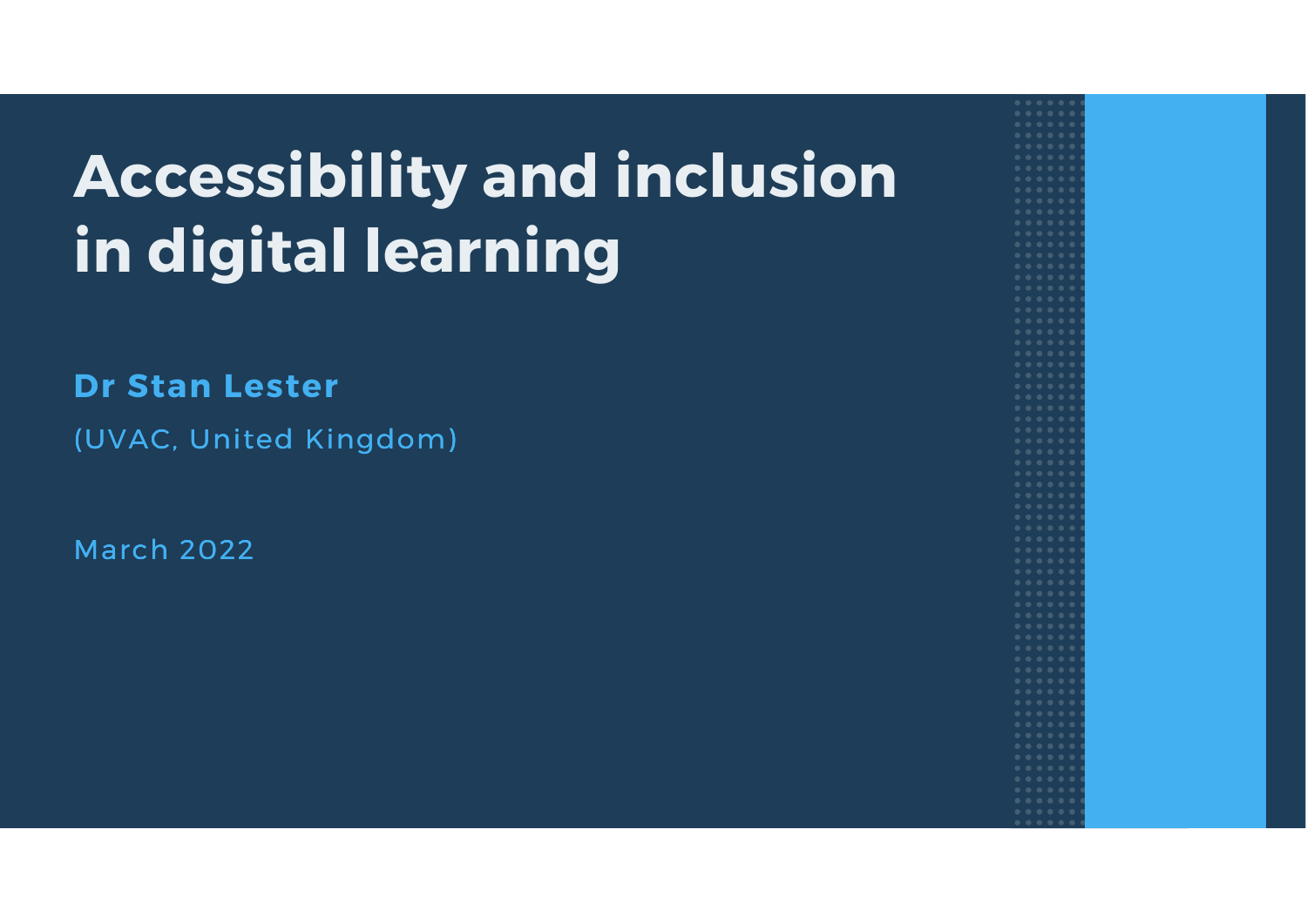#### **Literature review**

- $\frac{1}{2}$  Practical focus – accessibility and inclusion in digital learning in higher and further (vocational) education
- $\frac{1}{2}$  4 parallel searches using Google Scholar – refereed and non-refereed papers, reports, resources
- $\frac{1}{2}$ ❖ 672 discrete items  $\rightarrow$  99 abstracts read  $\rightarrow$  77 papers downloaded
- $\frac{1}{2}$ 38 full papers included.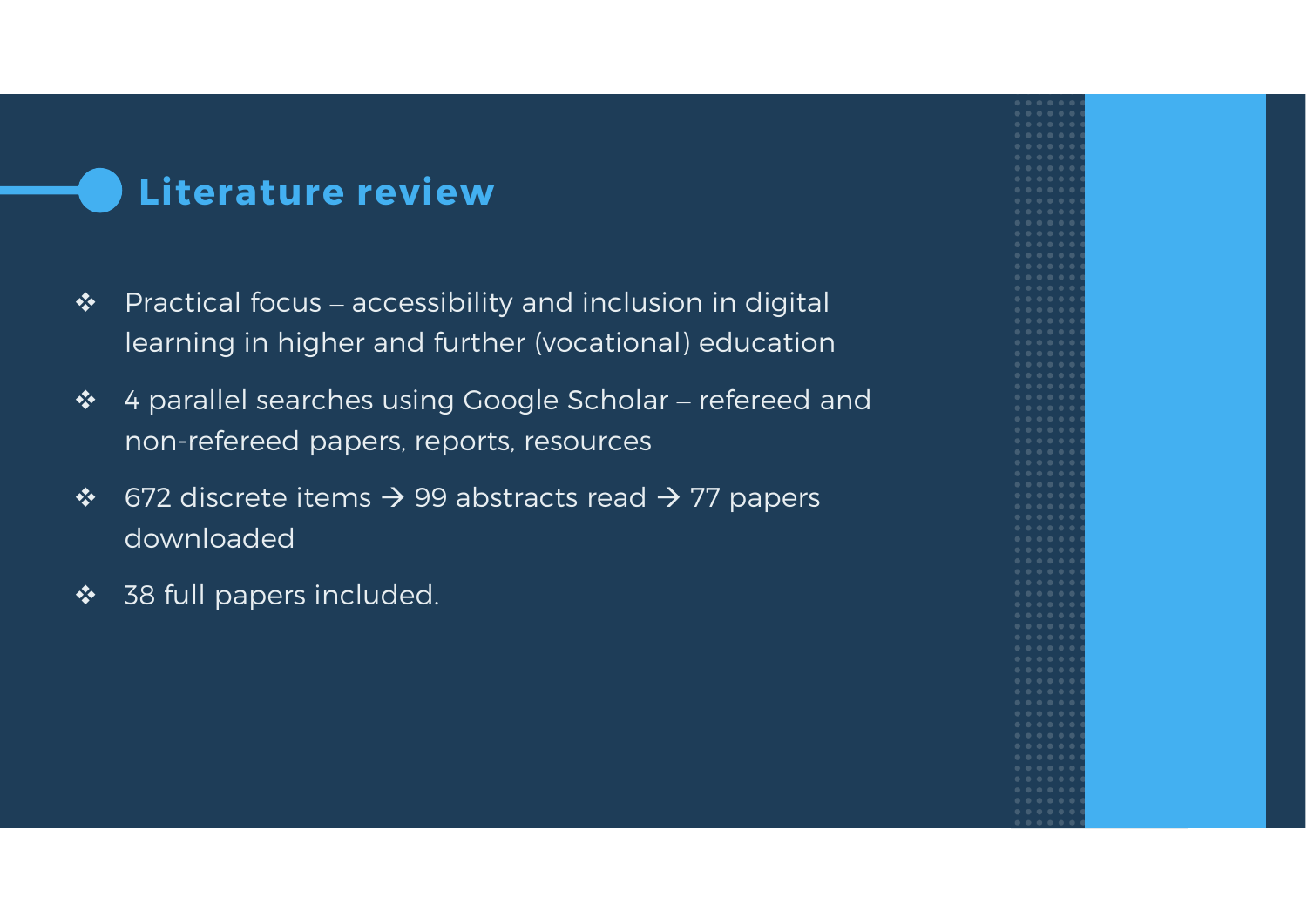#### **Main themes**

- 1. Policy, vision, and mission
- 2. Accessibility for learners and practitioners
- 3. Contextualisation
- 4. Discipline, subject and mode specifics
- 5. Role of perception and models of dis/ability
- 6. Universal Design Principles (UDP) including for assessment
- 7. Additional barriers

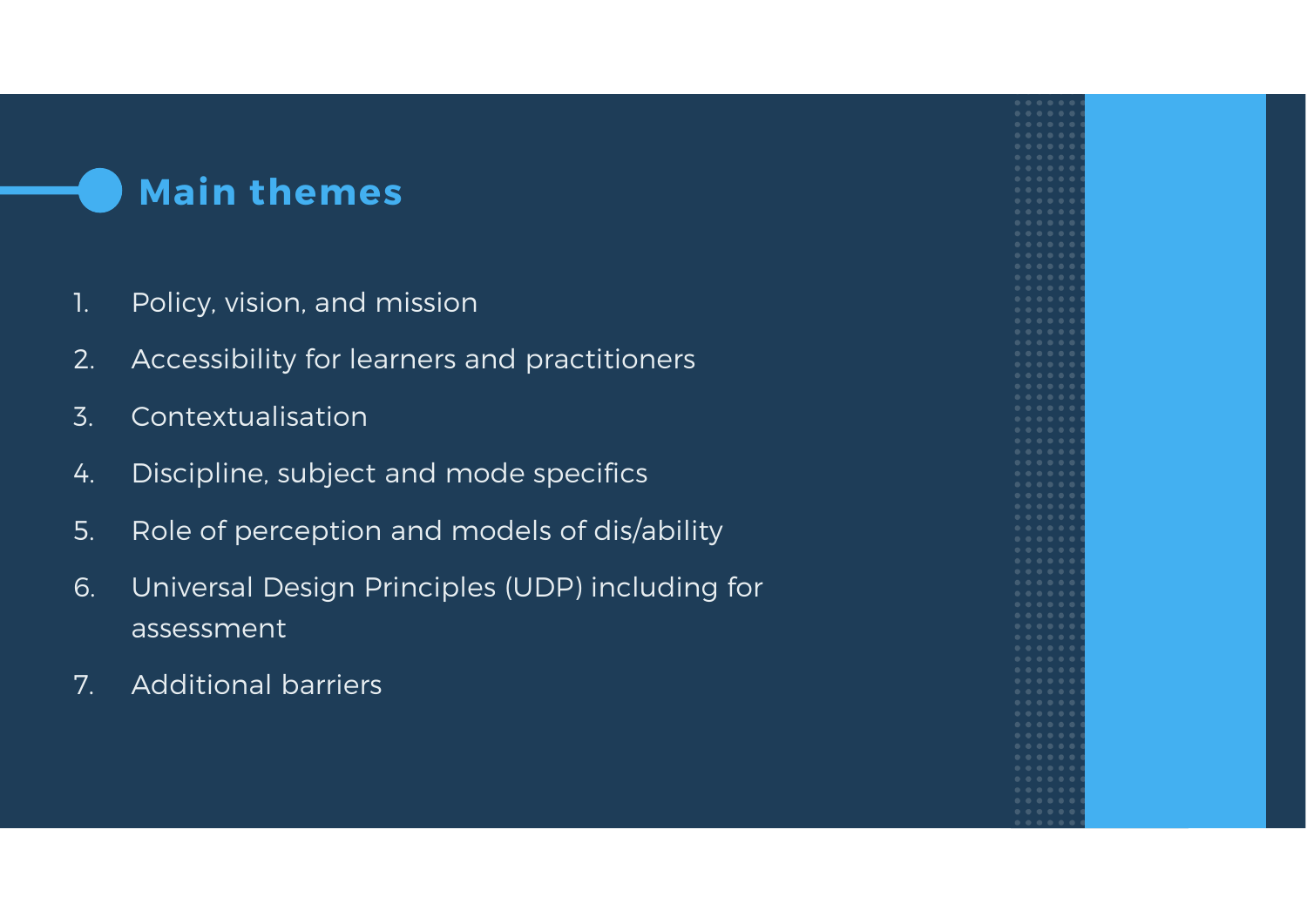# **Main themes (2)**8. Digital as divider or bridge builder 9. Frameworks including UDL, WCAG, CAST 10. Underpinning pedagogy11. Engagement 12. Content including non-textual 13. Implementation at design/teaching and institutional levels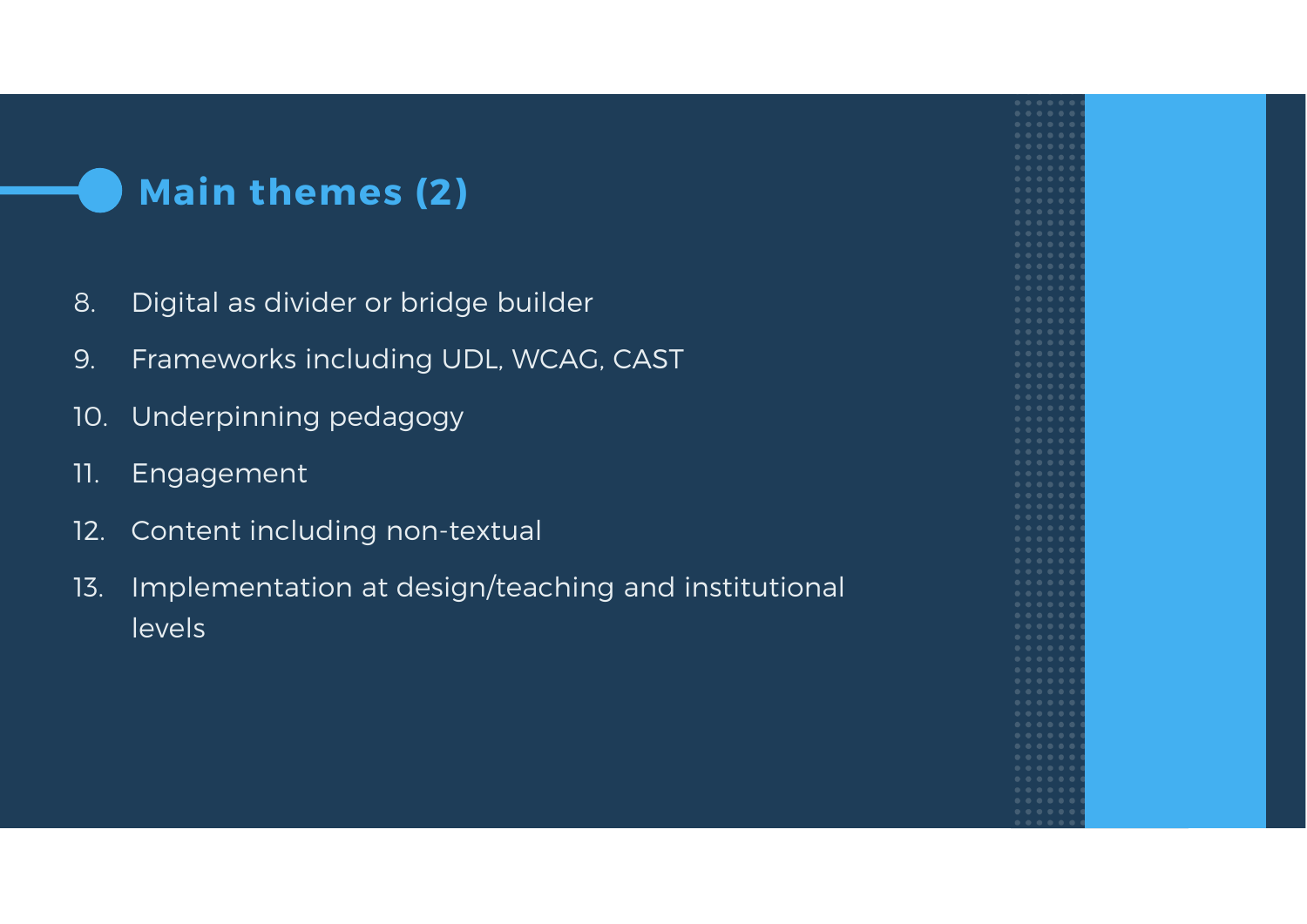#### **Definition**

"Digital accessibility refers to the design of electronic materials that are usable by all people, regardless of disabilities or environmental constraints"

(Mancilla & Frey 2020, p.3)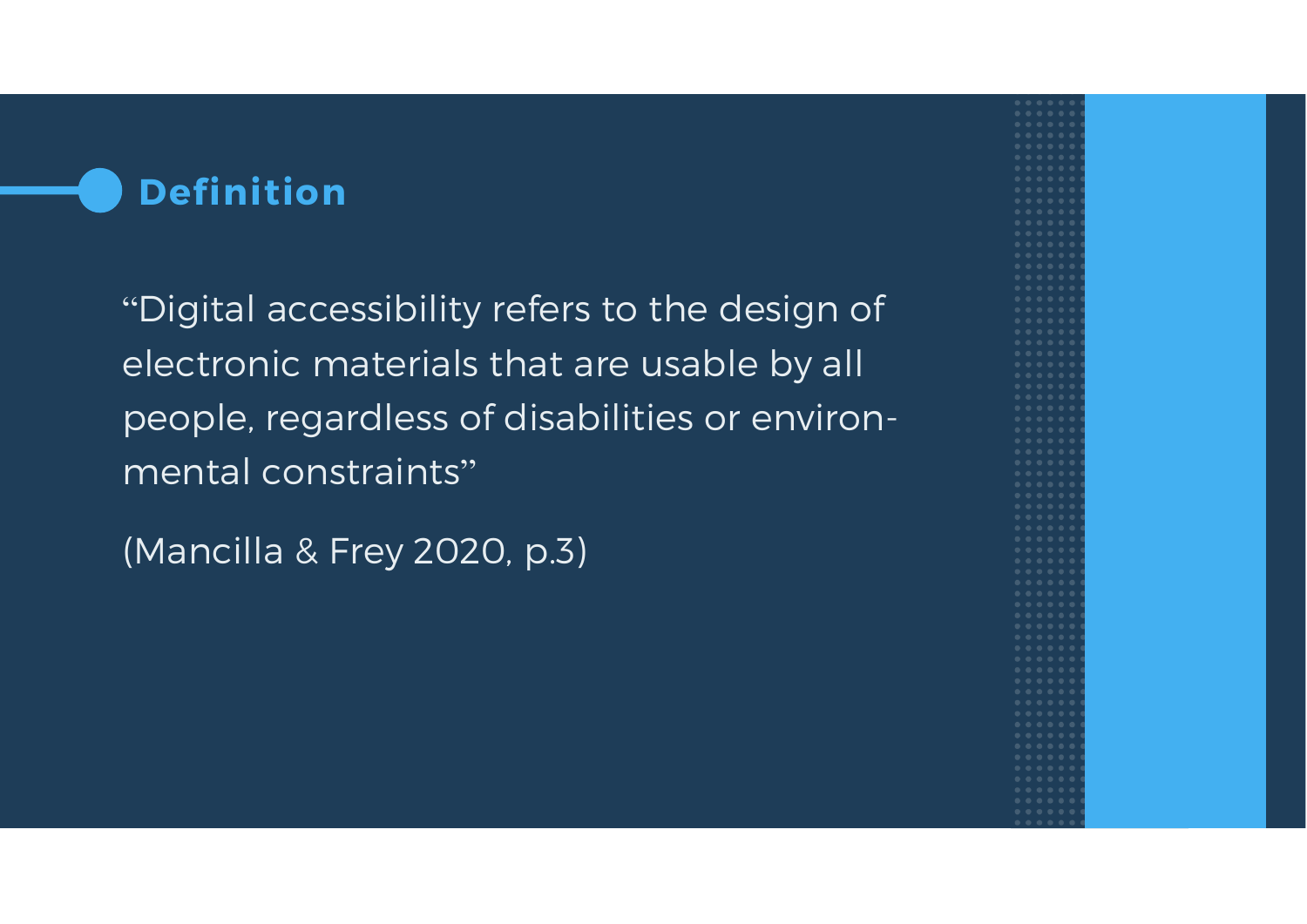#### **Scope**

- $\mathbf{v}_\mathrm{a}^\mathrm{b}$  Accessibility and inclusion can relate to disabilities, different ways of perceiving and working, gender, economic social ethnic and cultural context, age, access to resources and connectivity, digital literacy, the environment from which digital resources are being accessed … and<br>……… more.
- $\frac{1}{2}$ There can be barriers in the environment that digital resources and media are being accessed from (e.g. learners' homes and workplaces) as well as in the virtual learning environment itself.
- $\frac{1}{2}$  Digital poverty can be caused by poor access to resources and connectivity, but increasingly it is a factor of low digital literacy –limited skills in using ICTs generally, narrow digital experience e.g. only gaming and social media, or low self-efficacy.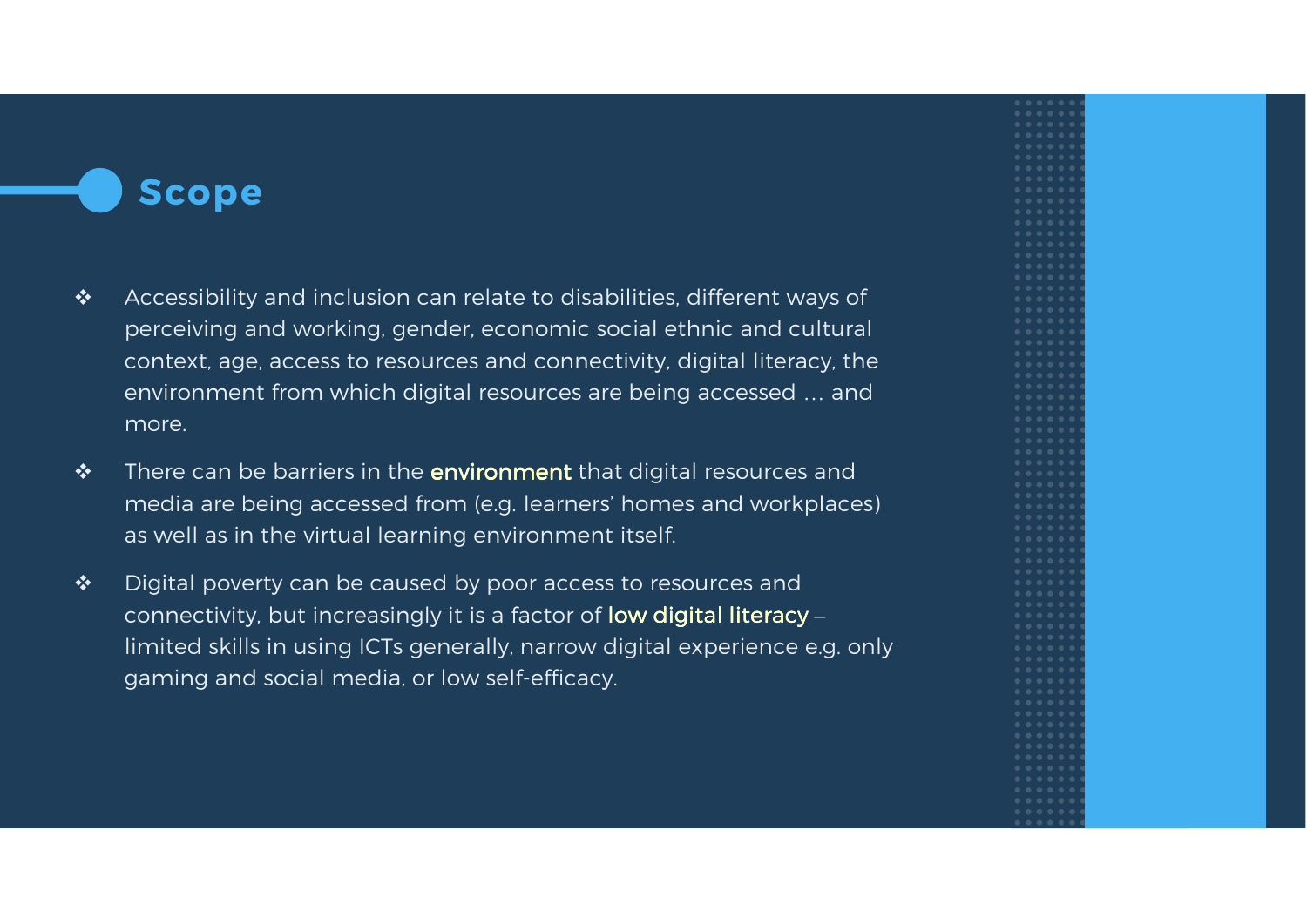#### **Practice recommendations**

- $\bullet^{\bullet}_{\mathcal{A}}\bullet$  Approach accessibility from a learning environment (social) perspective, not initially a deficit (medical) one. **Ask how the learning** environment is limited, NOT the learner.
- $\frac{1}{2}$  Aim to design for all learners from the outset rather than relying on adjustments or assistive technology later: Universal Design Principles.

UD and related principles are available here: https://www.washington.edu/doit/universal-design-processprinciples-and-applications

 $\bullet^{\bullet}_{\bullet} \bullet$  Accessible learning can be undermined by inaccessible assessment: UD for Assessment applies the same principles as UD for Learning, but also aims to eliminate the need for 'access' skills – skills that are assumed in the design of assessment tasks but do not relate to what is being assessed.

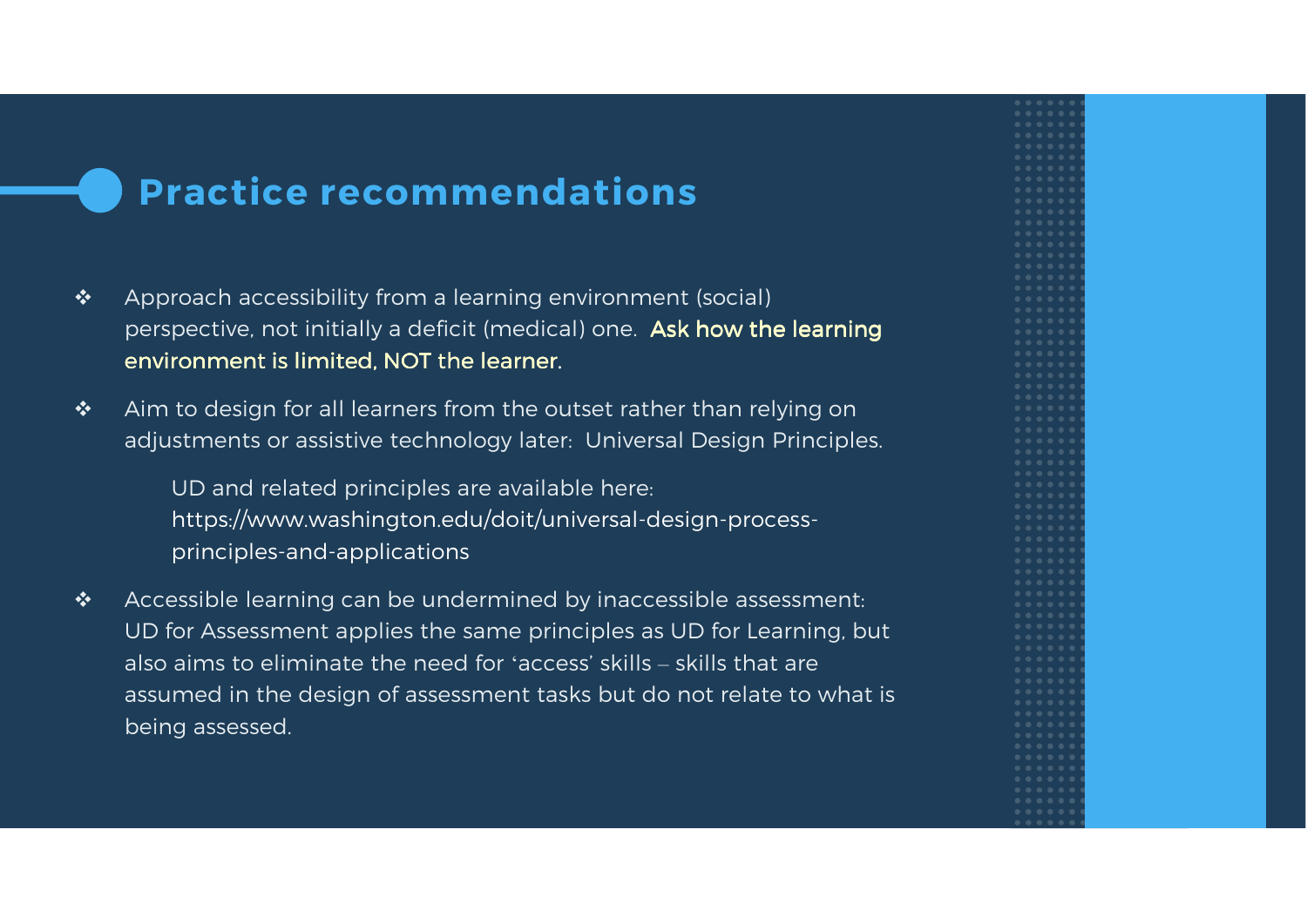#### **Practice recommendations (2)**

- $\bullet^{\bullet}_{\mathcal{A}}\bullet$  Make accessibility features easy to use but unobtrusive: for instance, a sign language box that can be minimised, resized, and moved around.
- $\frac{1}{2}$  Design (and create content) from the learner's perspective: how will (diverse) learners use the learning environment and resources?
- $\frac{1}{2}$  Approach commercial software and platforms critically, from the viewpoint of accessibility for both learners and tutors. Some platforms are not as accessible as they could be.
- $\frac{1}{2}$  Involve learners with different disabilities, perspectives and ways of perceiving and working in the design and testing of learning environments, materials, and methods.
- $\frac{1}{2}$  Where possible build in learner monitoring to identify how each learner is using the learning environment. Use the results to evaluate and make changes.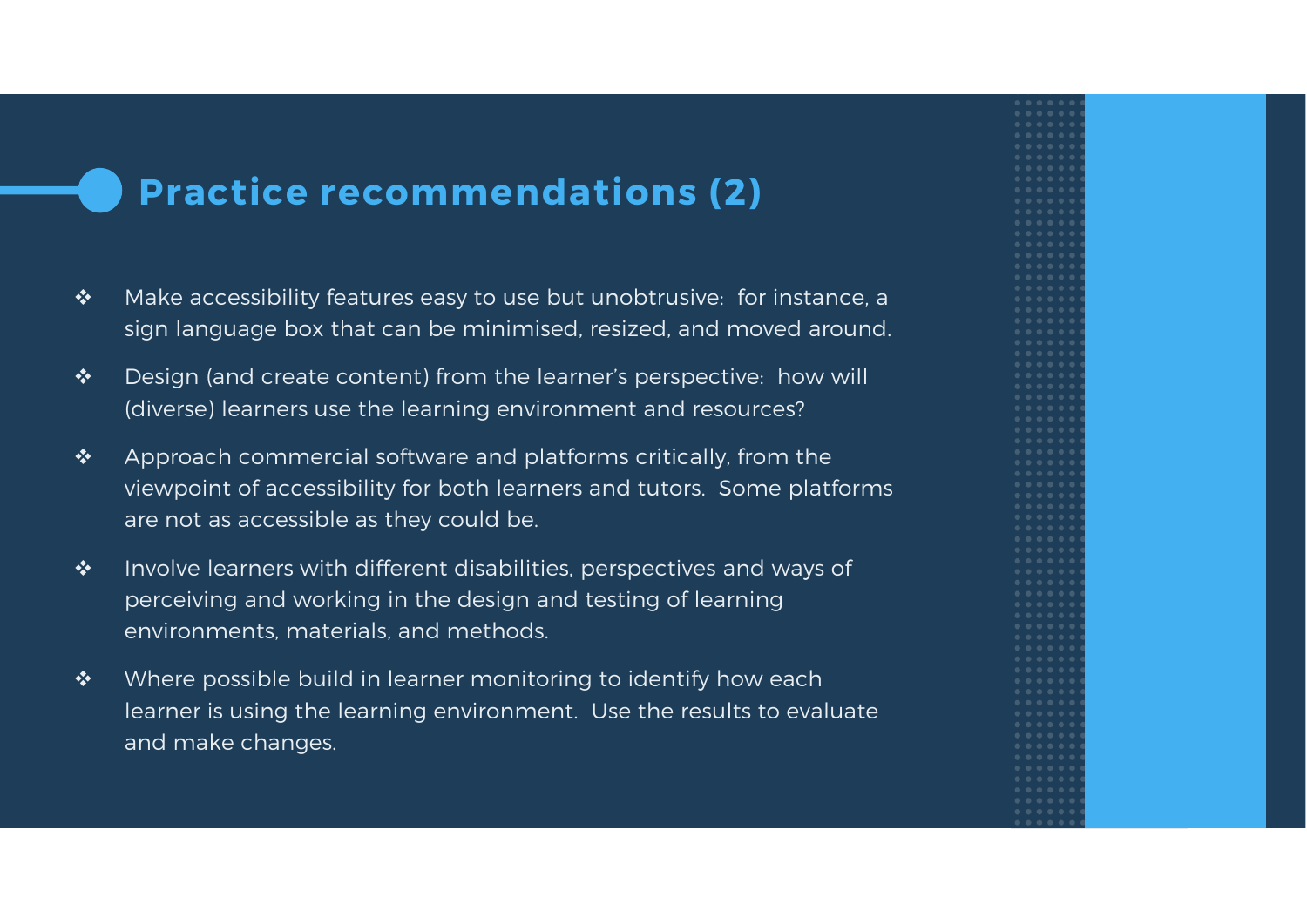#### **Practice recommendations (3)**

- $\mathbf{v}_\mathrm{a}^\mathrm{b}$  Individual adjustments and assistive technology will remain important for some learners.
- $\frac{1}{2}$  Ensure that design supports the use of assistive technology. Tutors and learning designers need to be familiar with how assistive technology interacts with relevant devices and platforms.
- $\frac{1}{2}$  Approach adjustments and assistive technology critically. Where possible ensure that they:
	- enable the most effective use of online learning
	- provide access to the richness of the learning environment
	- avoid restricting learners' abilities to develop self-directedness and digital proficiency.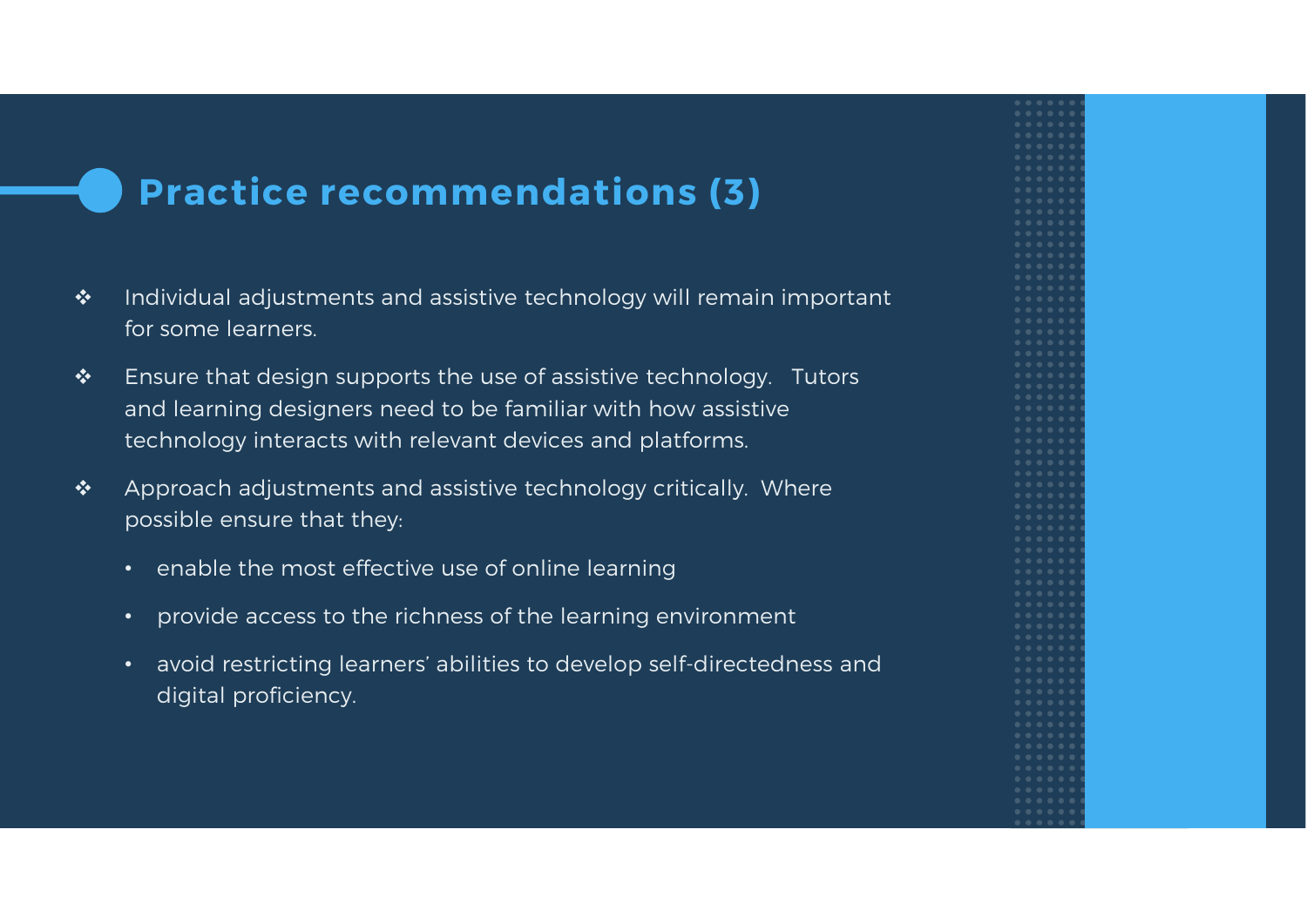#### **References**

 $\frac{1}{2}$ More detail and references at:

https://www.idealdigital.info/ongoing-research/